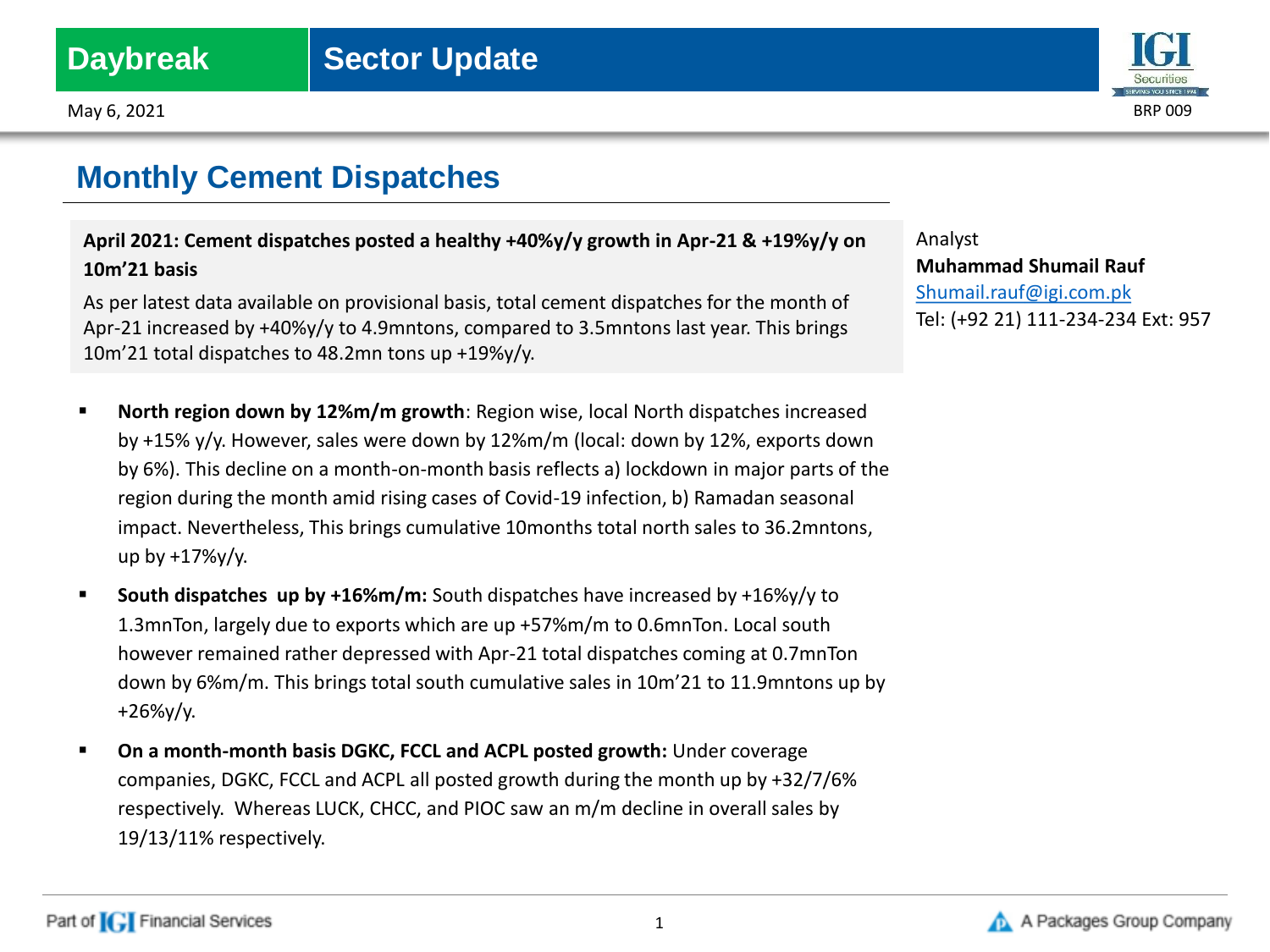May 6, 2021 BRP 009



## **Exhibit: Monthly Cements Dispatches**

## **April 2021**

| in mn.tons         | Apr-21 | <b>Mar-21</b> | m/m    | Apr-20 | y/y  | 10m'21 | 10m'20 | y/y |
|--------------------|--------|---------------|--------|--------|------|--------|--------|-----|
| North              | 3.4    | 3.8           | $-12%$ | 2.9    | 15%  | 34.0   | 28.9   | 18% |
| South              | 0.7    | 0.7           | $-6%$  | 0.3    | 2x   | 6.2    | 4.7    | 32% |
| Local              | 4.1    | 4.6           | $-11%$ | 3.3    | 24%  | 40.3   | 33.7   | 20% |
| North              | 0.3    | 0.3           | $-13%$ | 0.0    | 155x | 2.2    | 1.9    | 13% |
| South              | 0.6    | 0.4           | 57%    | 0.2    | 3x   | 5.7    | 4.8    | 20% |
| <b>Export</b>      | 0.9    | 0.7           | 27%    | 0.2    | 4x   | 7.9    | 6.7    | 18% |
| North              | 3.6    | 4.1           | $-12%$ | 2.9    | 24%  | 36.2   | 30.9   | 17% |
| South              | 1.3    | 1.1           | 16%    | 0.6    | 2x   | 11.9   | 9.5    | 26% |
| <b>Grand Total</b> | 4.9    | 5.27          | -6%    | 3.52   | 40%  | 48.15  | 40.37  | 19% |

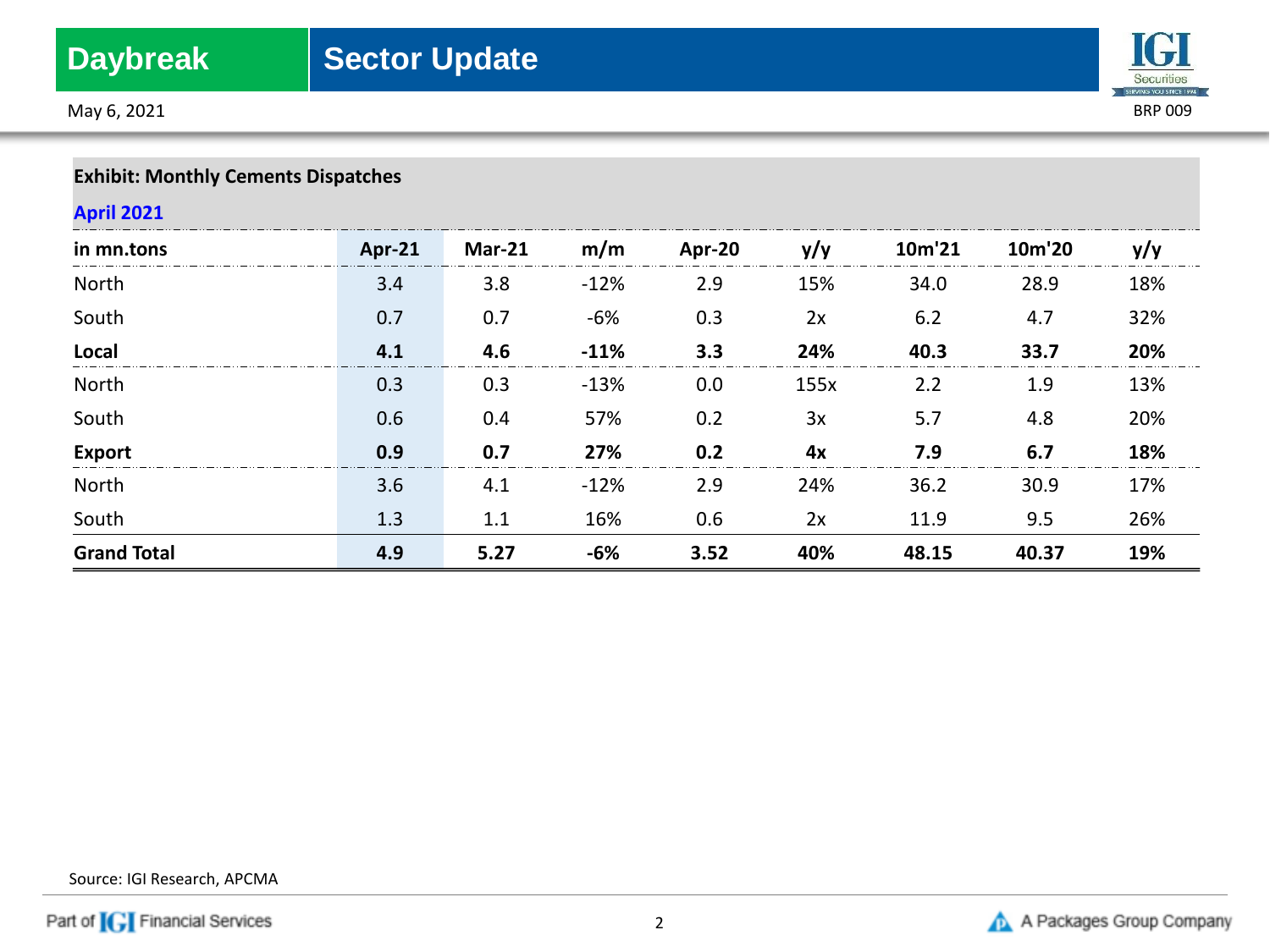May 6, 2021 BRP 009



## **Exhibit: Monthly Cements Dispatches Company wise**

## **April 2021**

| in mn.tons  | <b>Apr-21</b> | <b>Mar-21</b> | m/m    | Apr-20 | y/y | 10m'21 | 10m'20 | y/y   |
|-------------|---------------|---------------|--------|--------|-----|--------|--------|-------|
| <b>LUCK</b> | 0.77          | 0.95          | $-19%$ | 0.51   | 51% | 8.42   | 6.07   | 39%   |
| <b>MLCF</b> | 0.41          | 0.47          | $-12%$ | 0.38   | 9%  | 4.09   | 4.41   | $-7%$ |
| <b>DGKC</b> | 0.72          | 0.54          | 32%    | 0.44   | 65% | 6.12   | 6.16   | $-1%$ |
| <b>CHCC</b> | 0.34          | 0.39          | $-13%$ | 0.28   | 20% | 3.29   | 2.90   | 14%   |
| <b>PIOC</b> | 0.31          | 0.36          | $-11%$ | 0.16   | 94% | 2.83   | 1.31   | 2x    |
| <b>FCCL</b> | 0.31          | 0.29          | 7%     | 0.24   | 33% | 2.89   | 2.61   | 10%   |
| <b>KOHC</b> | 0.33          | 0.36          | $-9%$  | 0.19   | 72% | 3.18   | 1.94   | 64%   |
| <b>ACPL</b> | 0.27          | 0.25          | 6%     | 0.15   | 75% | 2.74   | 2.55   | 7%    |

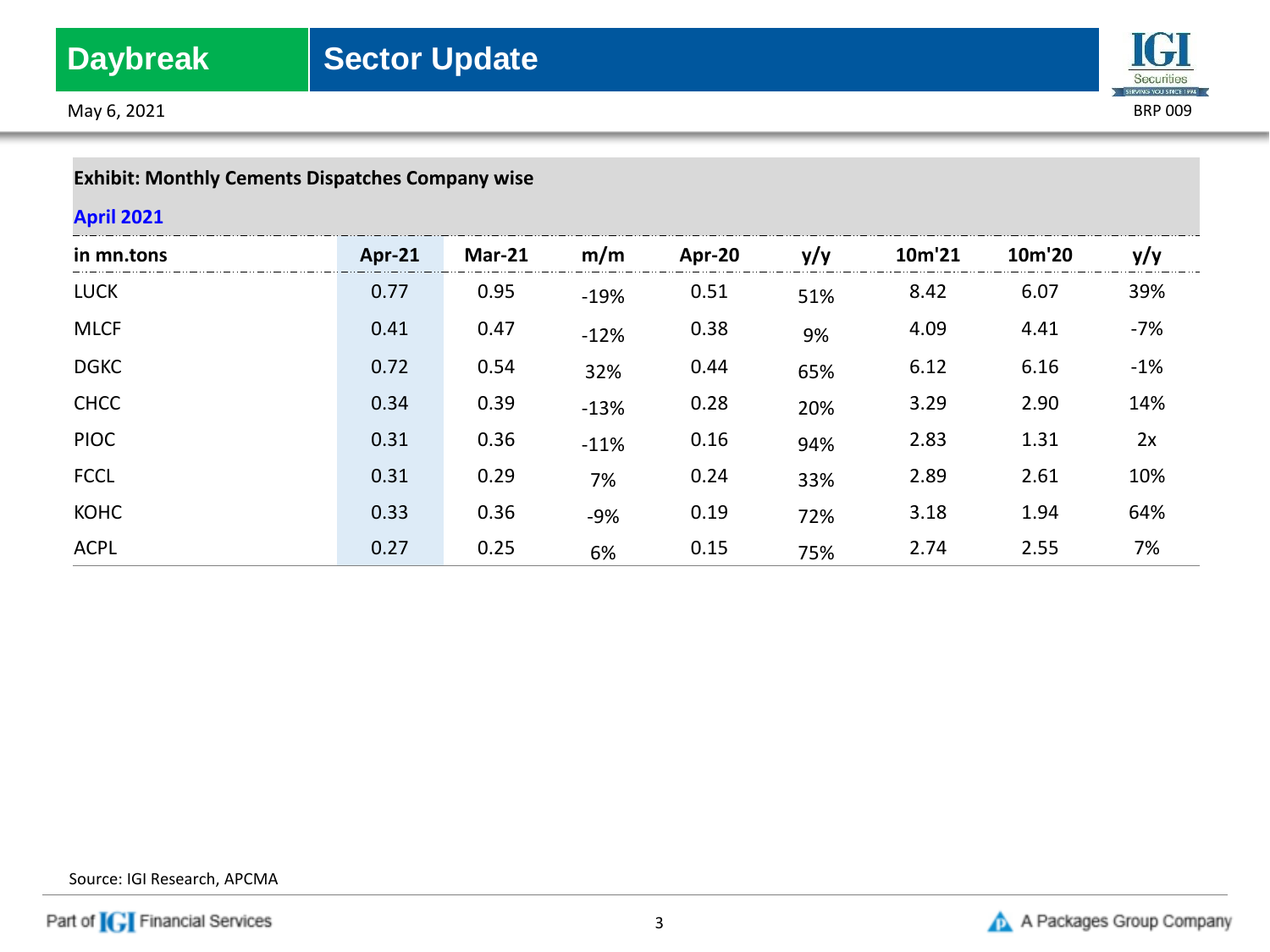

Part of **[G]** Financial Services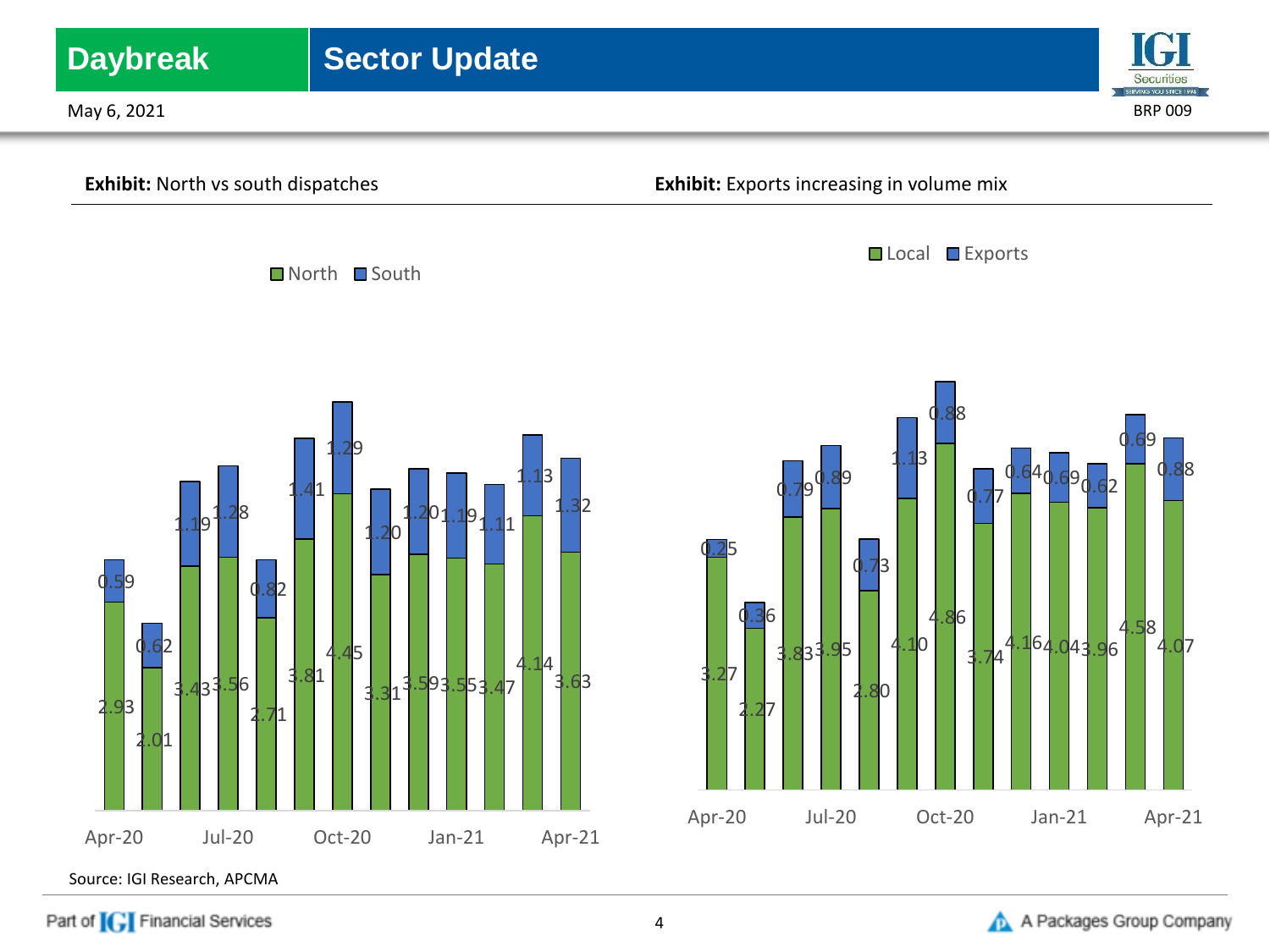# **Daybreak** | Sector Update

May 6, 2021 BRP 009





Source: IGI Research, APCMA

Part of **[G]** Financial Services

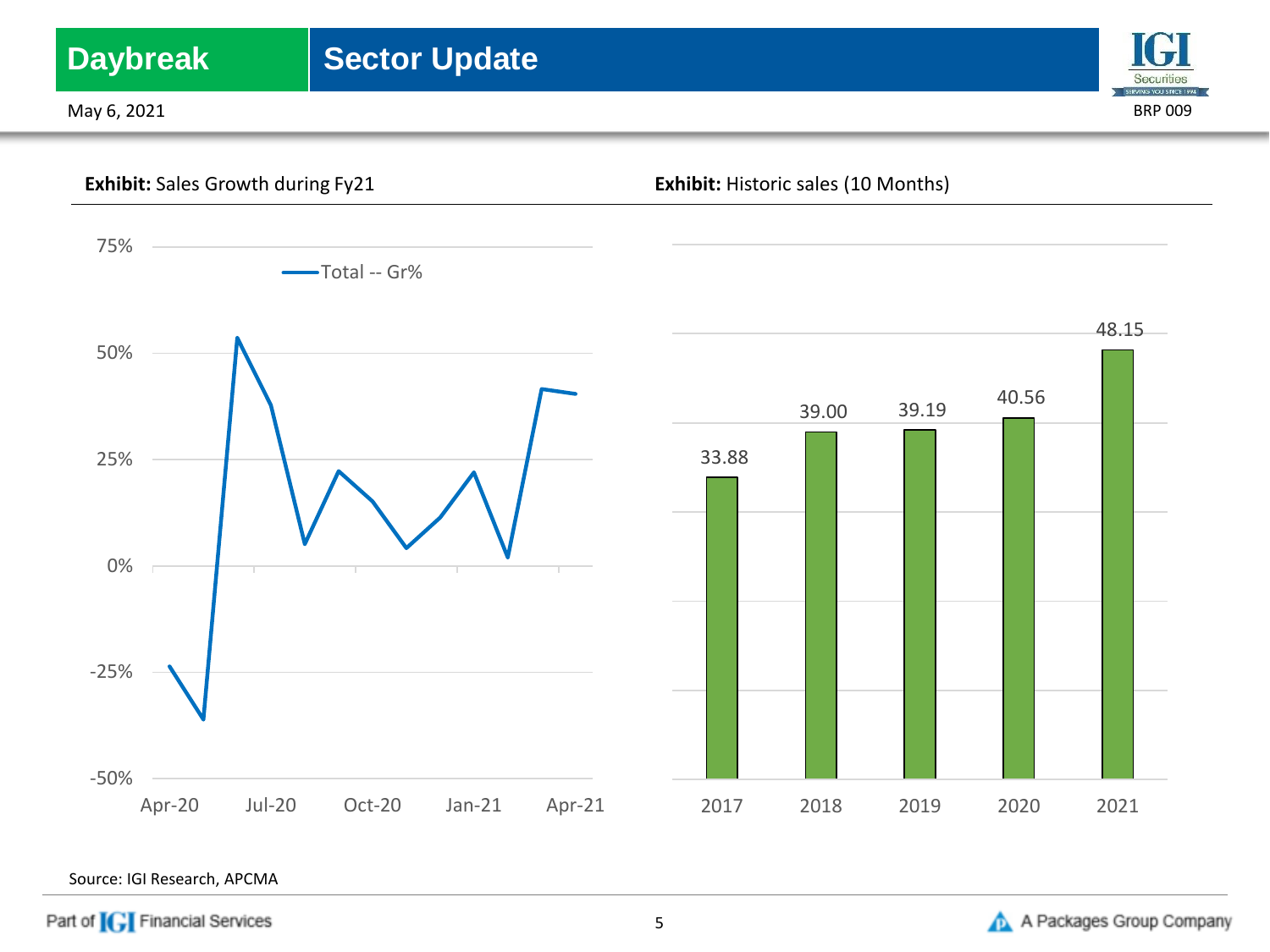# **Important Disclaimer and Disclosures**



May 6, 2021 BRP 009

**Research Analyst(s) Certification:** The Research Analyst(s) hereby certify that the views about the company/companies and the security/securities discussed in this report accurately reflect his or her or their personal views and that he/she has not received and will not receive direct or indirect compensation in exchange for expressing specific recommendations or views in this report. The analyst(s) is principally responsible for the preparation of this research report and that he/she or his/her close family/relative does not own 1% or more of a class of common equity securities of the following company/companies covered in this report.

**Disclaimer:** The information and opinions contained herein are prepared by IGI Finex Securities Limited and is for information purposes only. Whilst every effort has been made to ensure that all the information (including any recommendations or opinions expressed) contained in this document (the information) is not misleading or unreliable, IGI Finex Securities Limited makes no representation as to the accuracy or completeness of the information. Neither, IGI Finex Securities Limited nor any director, officer or employee of IGI Finex Securities Limited shall in any manner be liable or responsible for any loss that may be occasioned as consequence of a party relying on the information. This document takes no account of the investment objectives, financial situation and particular needs of investors, who shall seek further professional advice before making any investment decision. The subject Company (ies) is a client of the IGI Finex Securities Limited and IGI Finex Securities offers brokerage services to subject company (ies) on a regular basis, in line with industry practice. This document and the information may not be reproduced, distributed or published by any recipient for any purpose. This report is not directed or intended for distribution to, or use by any person or entity not a client of IGI Finex Securities Limited, else directed for distribution.

**Rating system:** IGI Finex Securities employs three tier ratings system, depending upon expected total return (return is defined as capital gain exclusive of tax) of the security in stated time period, as follows:

| Recommendation                    | <b>Rating System</b>                                                                                               |
|-----------------------------------|--------------------------------------------------------------------------------------------------------------------|
| Buy                               | If target price on aforementioned security (ies) is more than $10\%$ , from its last closing price (s)             |
| Hold                              | If target price on aforementioned security (ies) is in between $-10\%$ and $10\%$ , from its last closing price(s) |
| -Sell                             | If target price on aforementioned security (ies) is less than $-10\%$ , from its last closing price (s)            |
| <b>Time Horizon:</b> $Dec - 2021$ |                                                                                                                    |

Risk: Investment in securities are subject to economic risk, market risk, interest rate risks, currency risks, and credit risks, political and geopolitical risks. The performance of company (ies) covered herein might unfavorably be affected by multiple factors including, business, economic, and political conditions. Hence, there is no assurance or guarantee that estimates, recommendation, opinion, etc. given about the security (ies)/company (ies) in the report will be achieved.

**Basic Definitions and Terminologies used: Target Price**: A price target is the projected price level of a financial security stated by an investment analyst or advisor. It represents a security's price that, if achieved, results in a trader recognizing the best possible outcome for his investment, **Last Closing:** Latest closing price, **Market Cap.:**  Market capitalization is calculated by multiplying a company's shares outstanding by current trading price. **EPS:** Earnings per Share. **DPS:** Dividend per Share. **ROE:** Return on equity is the amount of net income returned as a percentage of shareholders' equity. **P/E:** Price to Earnings ratio of a company's share price to its per-share earnings. **P/B:** Price to Book ratio used to compare a stock's market value to its book value. **DY:** The dividend yield is dividend per share, divided by the price per share.

IGI Finex Securities Limited **Research Analyst(s)** Research Identity Number: BRP009 © Copyright 2021 IGI Finex Securities Limited